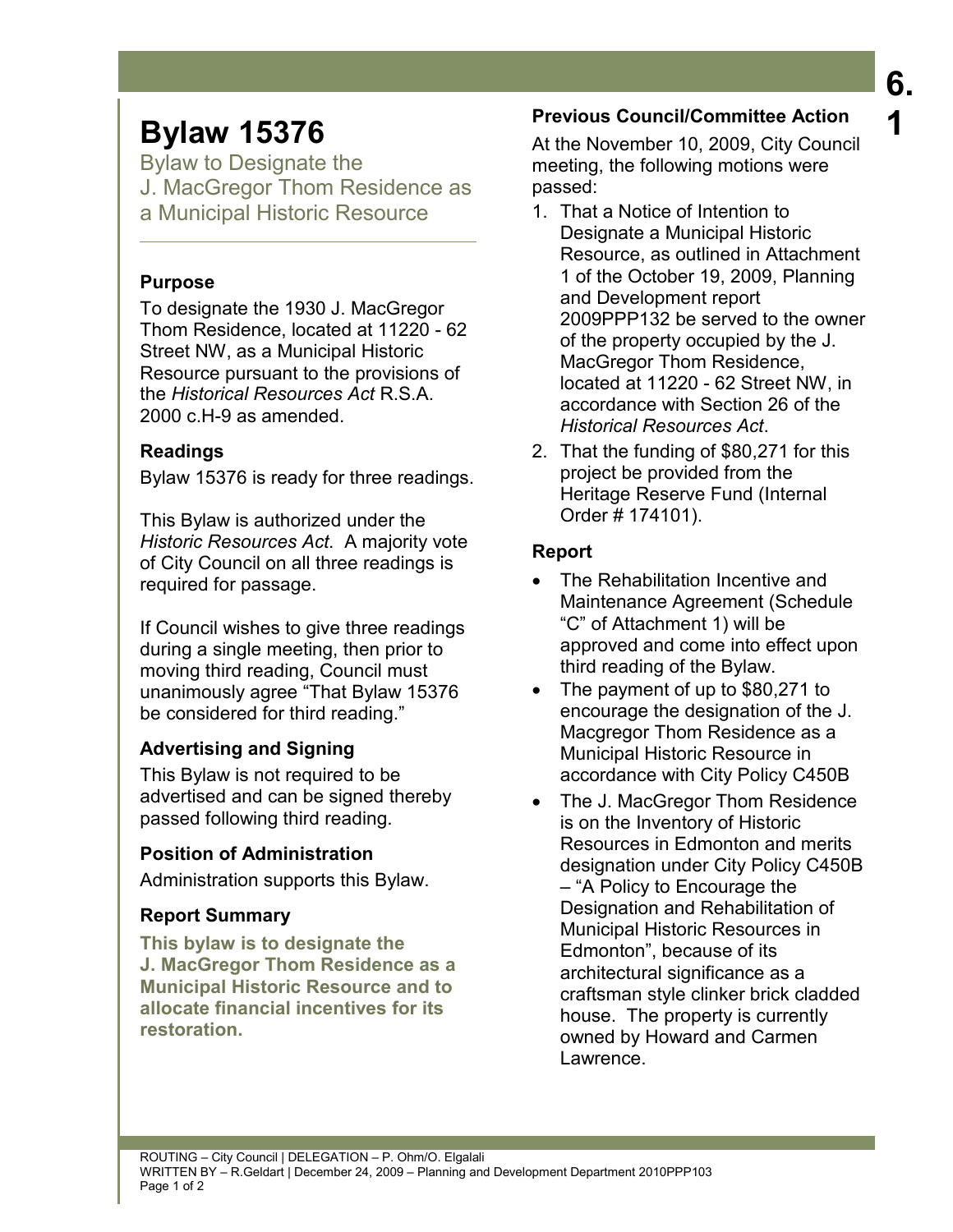# **Bylaw 15376**

- On August 7, 2009, the owner completed the application requirements to have the J. MacGregor Thom Residence designated as a Municipal Historic Resource under the provisions of the City Policy C450B.
- The regulated portions of the building as outlined in Attachment 1 will be restored. Rehabilitation work will meet the Standards and Guidelines for the Conservation of Historic Places in Canada.
- Under the Act, the designation Bylaw must be brought forward to Council between 60 days and 120 days (January 9, 2010 – March 10, 2010) after the issuance of the Notice of Intention to Designate.

# **Budget/Financial Implications**

- Upon completion of the project phases, the owner will be paid up to \$80,271 for rehabilitation from cost centre #174101 - Heritage Reserve Fund. This heritage grant is based on up to 50% of the total cost of eligible restoration work.
- Should the owner receive funding from the Alberta Historical Resources Foundation for restoration work, the allocated funding from the Historic Resource Management Program may be adjusted accordingly.
- The cost for the restoration work is budgeted at \$195,544.00 for renovating the entire building.

# **Legal Implications**

Approval of Bylaw 15376 and the Rehabilitation Incentive and Maintenance Agreement is in accordance with City policy C450B.

## **Attachments**

- 1. Bylaw 15376
- 2. Heritage Planner's Summary of the J. MacGregor Thom Residence.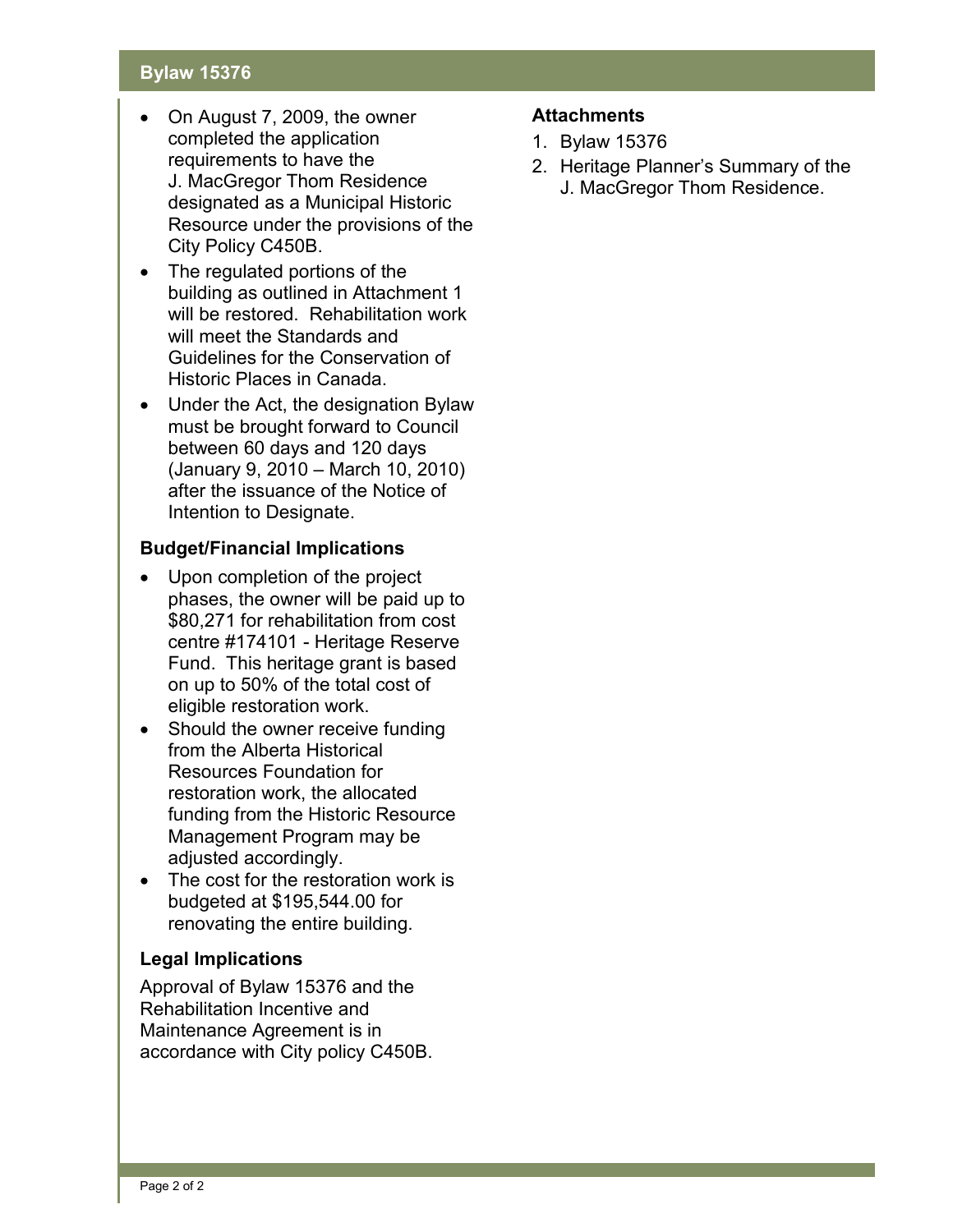# **Heritage Planner's Summary of the J. MacGregor Thom Residence**

**BUILDING NAME AND ADDRESS J. MacGregor Thom Residence – 1930 11220 - 62 Street NW, Edmonton** 

## **on the Inventory of Historic Resources in Edmonton**

#### **RECOMMENDATION**

The J. MacGregor Thom Residence located at 11220 – 62 Street NW is recommended for designation as a Municipal Historic Resource because of its architectural significance and association with a historic figure.

# **ARCHITECTURAL HISTORY**

#### **Style/Type**

The Residence is a craftsman design influenced bungalow. The style is evidenced in this building by the clinker brick exterior, projecting front porch with wood columns and multi-lite decorative windows.

During the 1930's several craftsman style homes of this type were built in the Highlands, however, there are only a few clinker brick homes remaining in the neighbourhood, as well as the greater city of Edmonton.

#### **Design**

One of the key defining design characteristics of the residence is the clinker brick exterior. Over burning of bricks results in harder, more varied bricks, which were often darker, misshapen or of green, gold or brown colours. These unique bricks, known as clinker bricks, were originally discards or sold as seconds. However, some builders began to favour the creative possibilities of working with the brick.

The front porch has its original stucco exterior and multiple small pane glass windows. On the front façade, there are twinned five over one wooden windows.

#### **Construction**

Timber frame construction with a clinker brick veneer and concrete basement walls. A large portion of the basement is a fill basement with the remainder being a crawl space.

#### **Architect/Builder**

Research did not turn up an architect or a builder.